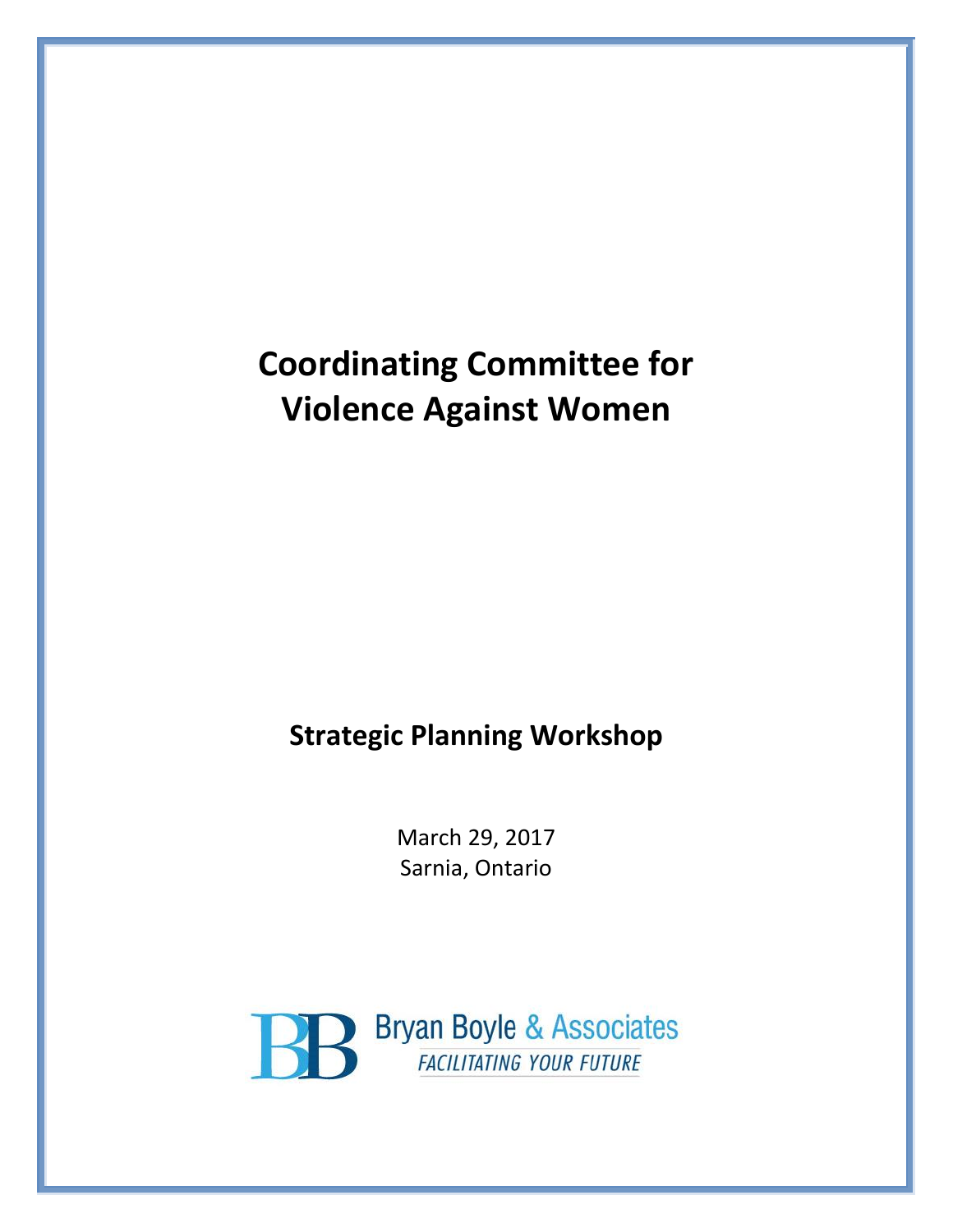### **Table of Contents**

|                                        | Page           |
|----------------------------------------|----------------|
| <b>Executive Summary</b>               | $\overline{3}$ |
| <b>Purpose of Session</b>              | 5              |
| <b>Current Perceptions</b>             | 5              |
| <b>Core Values</b>                     | 7              |
| <b>Desired Outcomes</b>                | 8              |
| <b>Merits</b>                          | 9              |
| <b>Challenges</b>                      | 10             |
| <b>Consequences of Inaction</b>        | 11             |
| <b>Participants' Suggested Actions</b> | 12             |
| <b>Key Areas of Focus</b>              | 12             |
| <b>Potential Action Plans</b>          | 14             |
| <b>Personal Commitments</b>            | 18             |
| <b>Workshop Summary</b>                | 19             |

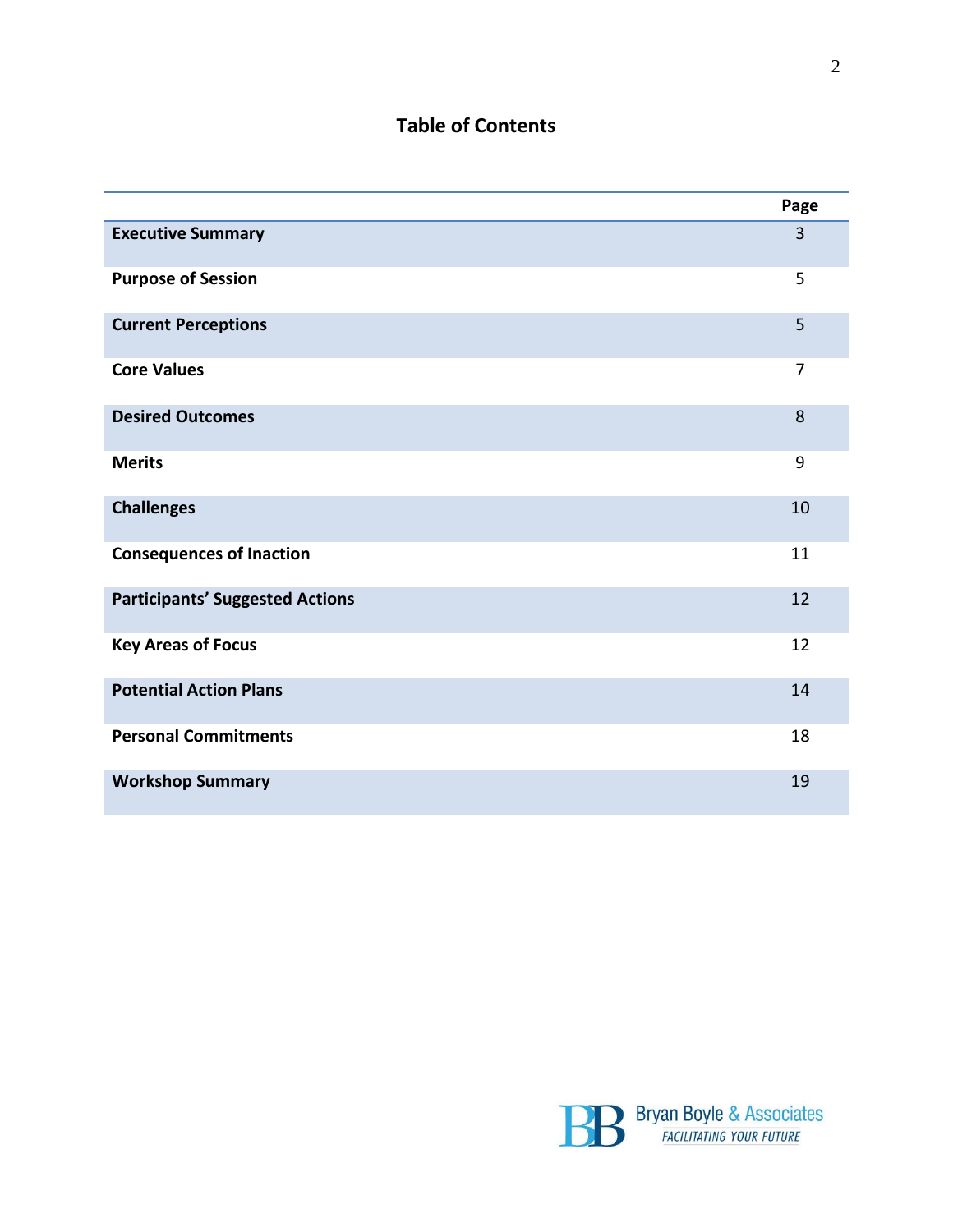#### **Executive Summary**

On March 29, 2017 the committee members, staff and special guests of the Coordinating Committee of Violence Against Women (CCVAW) met at the Shared Services Centre in the Bayview Mall in Sarnia for a highly interactive workshop facilitated by Bryan Boyle. The purpose of the session was to initiate the formulation of a strategic plan based on measurable objectives and goals to ensure that CCVAW remains strong and viable.

Participants were asked, "What are the first one or two words that come to your mind when you hear "Sarnia Lambton Coordinating Committee on Violence Against Women"? Their thoughts were focused around collaboration, operational strengths, general attributes, services offered and name.

The participants' perspectives about the current status of CCVAW were generally positive. The participants' scores displayed a concentrated positive range on the bar graph that was created.

Participants established their core values or principles that guide the behaviour at CCVAW. The values that were identified include: collaboration, commitment, knowledge, fairness, advocacy, relationships and professionalism.

Participants were asked, "How will we know that we "got it right" with a successful strategic plan?" They gave several examples within the community, within the committee as well as within member organizations.

Participants identified and prioritized some merits or positives as well as negatives or challenges that exist. Merits listed from highest level of priority include: coordination and organization, growth and sustainability, stable funding, diverse membership as well as commitment.

The weaknesses or challenges ranked from greatest need for action include: capacity of organization, community comprehension, collaboration and capacity to contribute, external support, capacity of volunteers as well as potential conflict.

Participants reflected on the implications or consequences, if any, of maintaining current approaches or "business as usual" for CCVAW without any proactive changes. Several implications were identified within the community, within the committee as well as within member organizations.

Participants suggested actions that will have a positive impact on the future of CCVAW. These actions were designed to build on the merits, reduce or eliminate the challenges and avoid the consequences of inaction, while keeping the desired outcomes in mind. These actions were clustered and organized into key areas of focus.

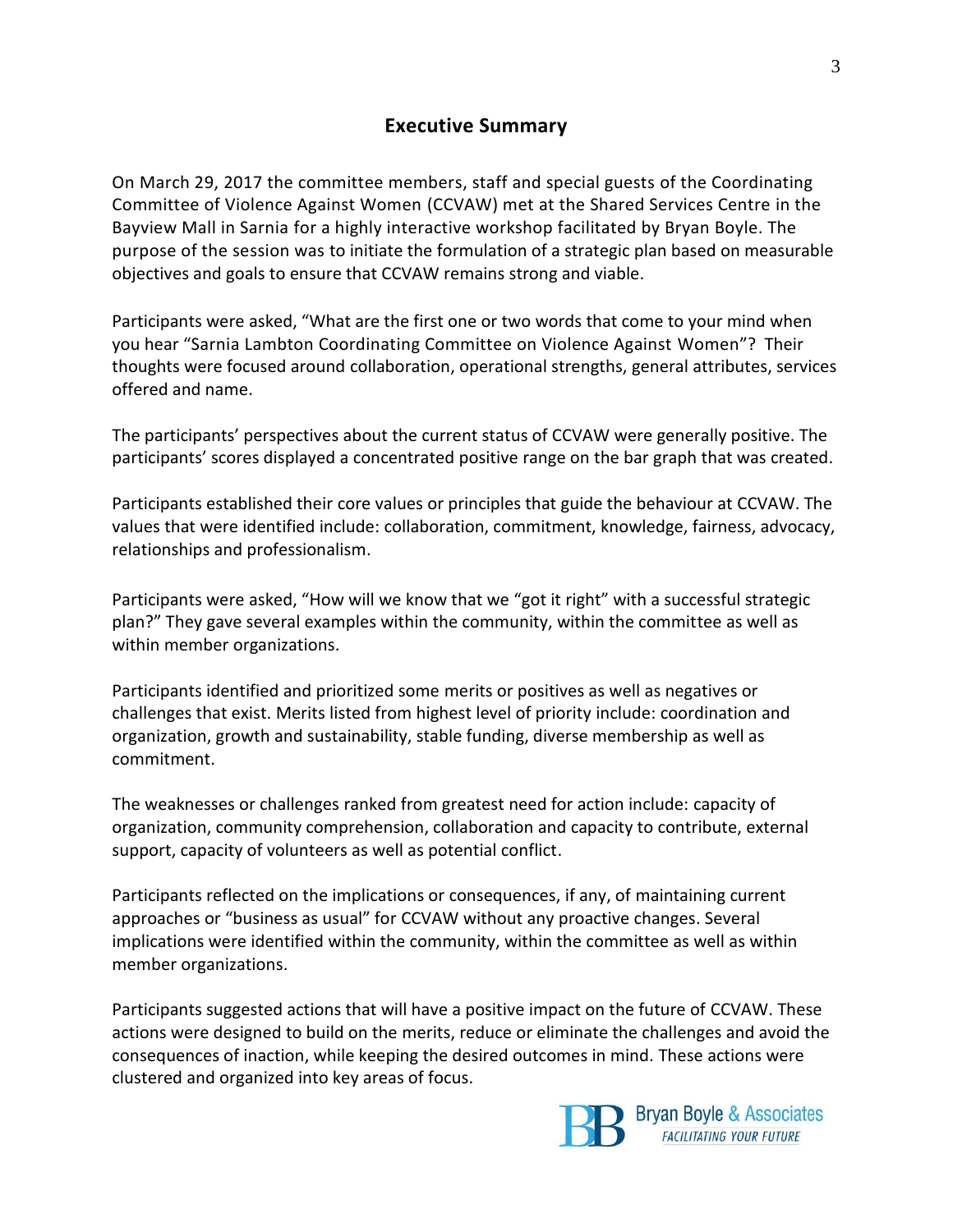The participants prioritized the key areas of focus that had been identified. Highlights of the areas of focus listed from their highest to lowest priority are:

- 1<sup>st</sup>: Engage Youth
- 2<sup>nd</sup>: Increase Intersectionality
- 3<sup>rd</sup>: Incorporate Technology, Especially Social Media
- 4<sup>th</sup>: Attract and Maintain Strong, Diverse Membership
- $5^{\text{th}}$ : Engage Community
- 6<sup>th</sup>: Increase Outreach
- 7<sup>th</sup>: Re-invigorate Committee Support
- 8<sup>th</sup>: Diversify Funding

More discussion time was allocated to the three highest ranking areas of focus. Participants were encouraged to use a specific format as a guideline for their discussions. Participants developed these potential work plans to help encourage their implementation.

Participants shared their personal commitment to specific actions that would contribute to a positive outcome to this planning process.

The workshop was a productive event, where the participants were very engaged. Through their valued input, the committee members and staff present took an important step in their quest to ensure a strong and viable future for the Sarnia Lambton Coordinating Committee on Violence Against Women.

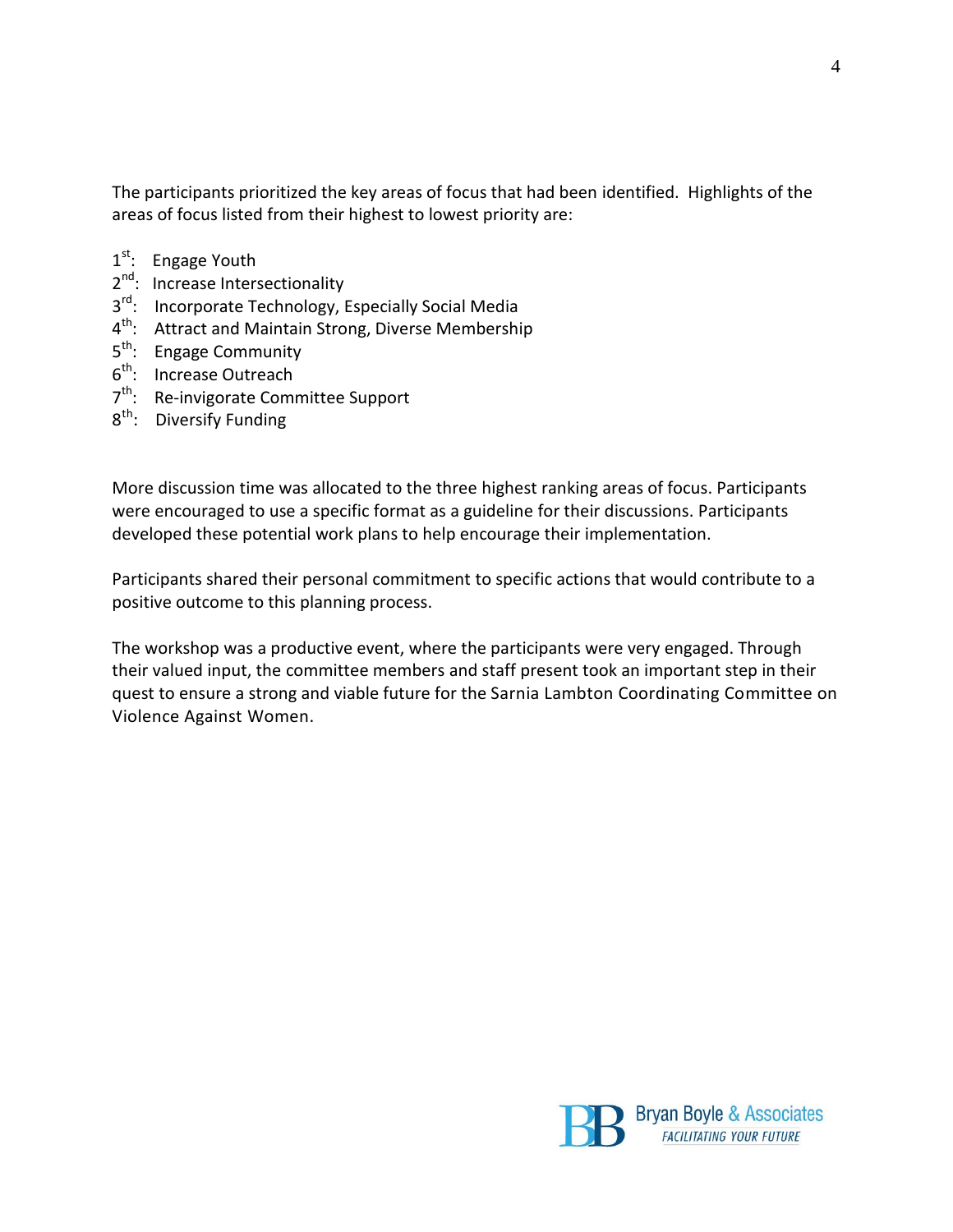## Coordinating Committee for Violence Against Women

Strategic Planning Workshop Shared Services Centre, Sarnia, Ontario March 29, 2017 Facilitated by Bryan Boyle

#### **Purpose of the Session**

To initiate the formulation of a strategic plan based on measurable objectives and goals to ensure that the Sarnia Lambton Coordinating Committee on Violence Against Women (CCVAW) remains strong and viable

*Throughout this report whenever two or more participants (or in the cases of the discussion groups-number of groups) offered the same or very similar comments they are noted with an "x" and the number, i.e. (x3)*

**Welcome –** Tracy Rogers, Coordinator

**Introductions –** Each participant gave their name, the group they represent and one interest that they have completely outside of their work and how that interest adds value to their contribution to CCVAW.

#### **Current Perceptions**

Participants were asked to share the first one or two words that come to mind when they hear "Sarnia Lambton Coordinating Committee on Violence Against Women".

#### Collaboration

- Working together (x2)
- Women (x2)
- Teamwork
- Networking
- Collaboration
- Membership

#### Operational Strengths

- Organized
- Coordinated membership
- **•** Discussion
- Tracy

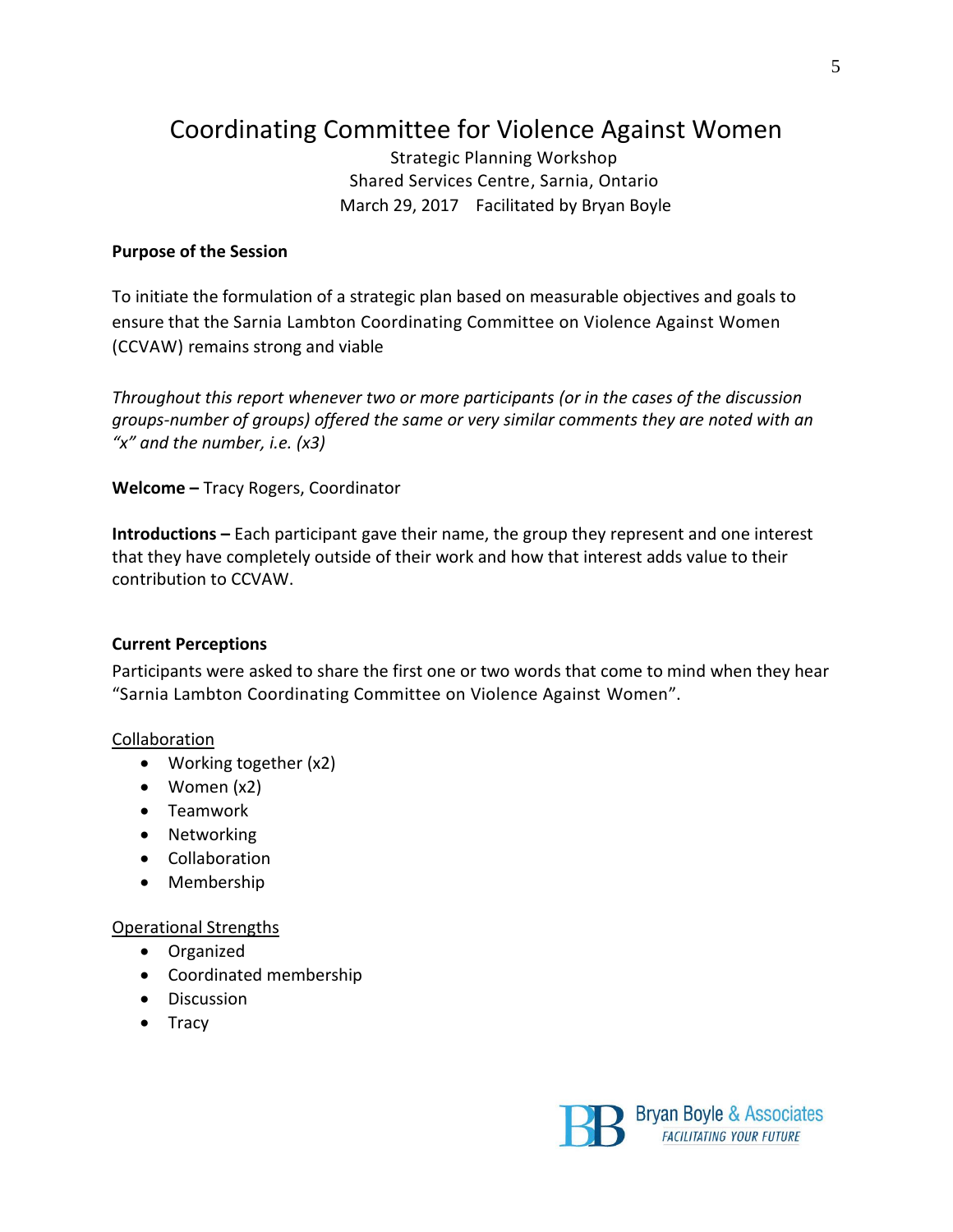#### General Attributes

- Serious
- Dedicated
- Active in the community

#### Services Offered

- $\bullet$  Education (x3)
- Training
- Prevention
- 25 years of working together to end violence against women and children
- Addresses trafficking of women

#### Name

- Name is way too long
- Mouthful
- What is that all about?

#### **Participants' Perceptions of CCVAW**

On ballots numbered from 1 to 30, participants indicated the number that most accurately describes the current status of CCVAW.

#30 = "Top of our Game": A well-coordinated, effective and financially stable organization that provides strong value and meets the needs of our community

#1 = "Dead in the Water": An uncoordinated, ineffective and financially unstable organization that provides limited value and does not meet the needs of our community



**Average = 18.6**



Bryan Boyle & Associates **FACILITATING YOUR FUTURE**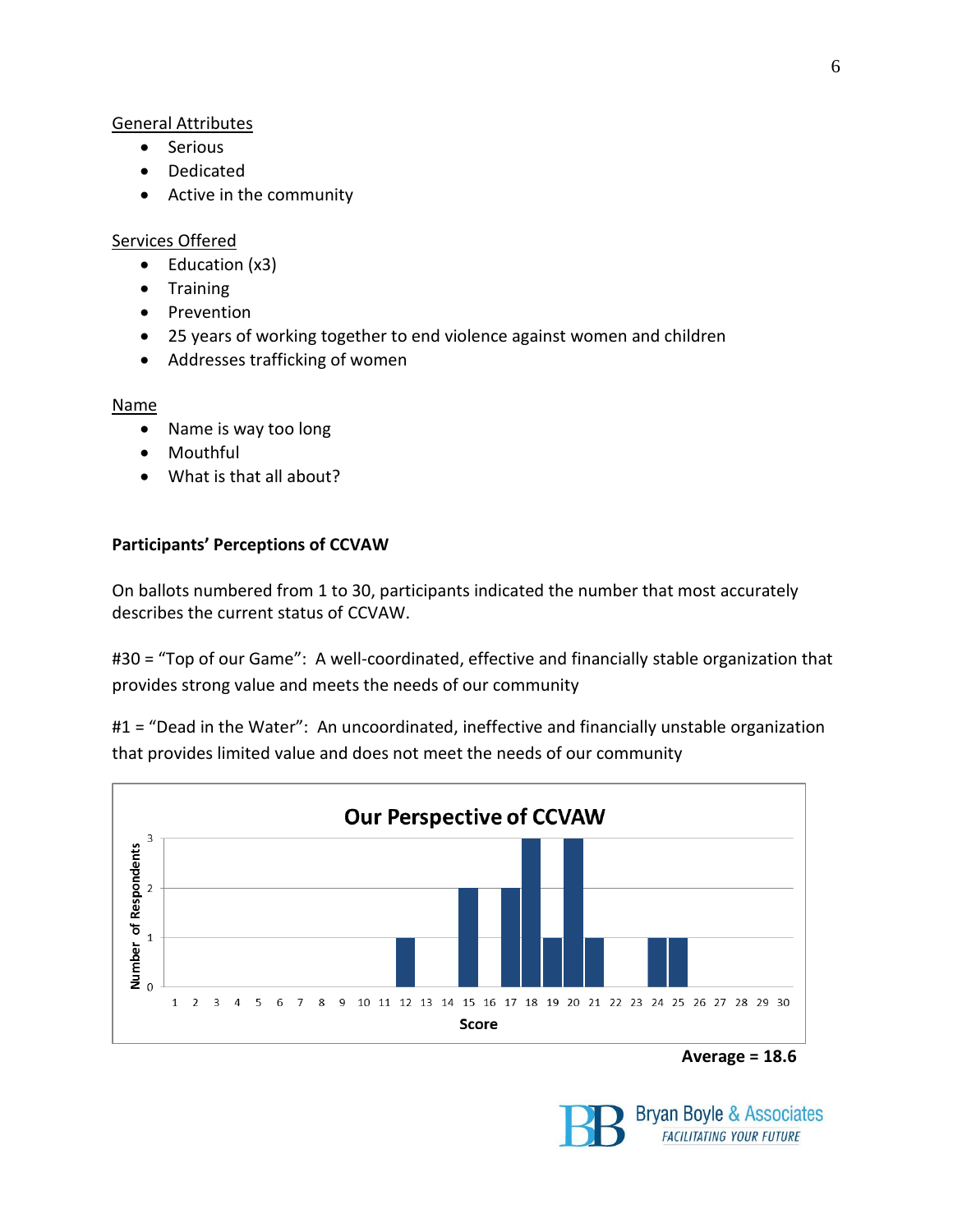#### **Core Values**

Values are principles that guide our behaviour. Values reflect our judgment of what is important in life at CCVAW.

Participants were asked, "As a committee, in what do we really believe?"

Participants identified core values and specific examples within CCVAW's activities that demonstrate that core value.

| <b>Core Value</b>  | <b>Demonstrated By:</b>                                                                                                                                                                                                       |
|--------------------|-------------------------------------------------------------------------------------------------------------------------------------------------------------------------------------------------------------------------------|
| Collaboration (x3) | Meeting and working together (x2)<br>$\bullet$<br>Active subcommittees<br>Group diversity and reach<br>Time and efforts contributed within and<br>between organizations<br>Education<br>Engagement<br>Prevention<br>Promotion |
| Commitment (x2)    | To the community through outreach, education<br>$\bullet$<br>and awareness (x2)<br>To the team<br>To the cause of preventing violence against<br>women<br>Advocacy<br>Passion                                                 |
| Knowledge (x2)     | Public education presentations<br>Collaborating to spread the word<br>Money invested in transmission<br><b>Empowering awareness</b>                                                                                           |
| <b>Fairness</b>    | Respect others' opinions<br>Respect everyone's point of reference, e.g. life<br>skill, socioeconomic<br>Openly share knowledge<br>$\bullet$                                                                                   |
| Advocacy           | Being a voice for others<br>$\bullet$                                                                                                                                                                                         |
| Relationships      | Helping each other<br>$\bullet$                                                                                                                                                                                               |
| Professionalism    | Presentations                                                                                                                                                                                                                 |

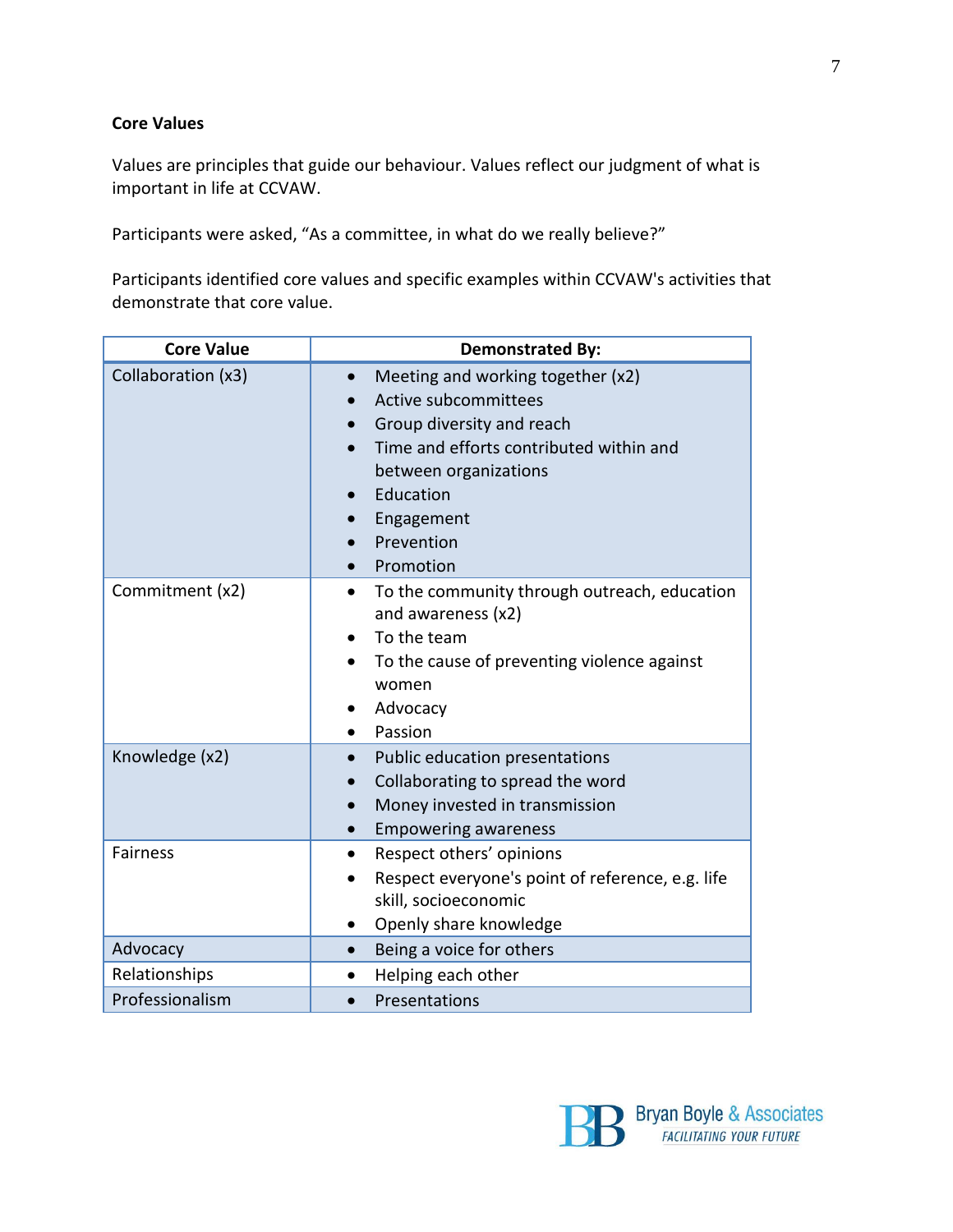#### **Desired Outcomes**

#### Within the Community

- Reduction in violence against women
- Positive feedback for committee's work
- Recognizable
- Being a known entity within the public domain
- Visibility
- Better community understanding of our committee
- Increased community awareness of our committee and our cause
- Greater impact of the organizations and their services
- Reduced stigma in the community
- Maintain the gendered analysis

#### Within the Committee

- $\bullet$  Increased diversity (x3)
- Increased membership and attendance
- Signification of sub-groups or committees
- Restructured and clarified membership
- Better orientation for new faces
- Keeping up with changes
- Being inclusive
- Goals achieved
- Timelines met
- Clear vision, purpose and mission

#### Within Our Member Organizations

- Greater buy-in from individual organizations
- Inter-agency awareness and collaboration
- Full agency representation versus individual memberships
- Improved engagement

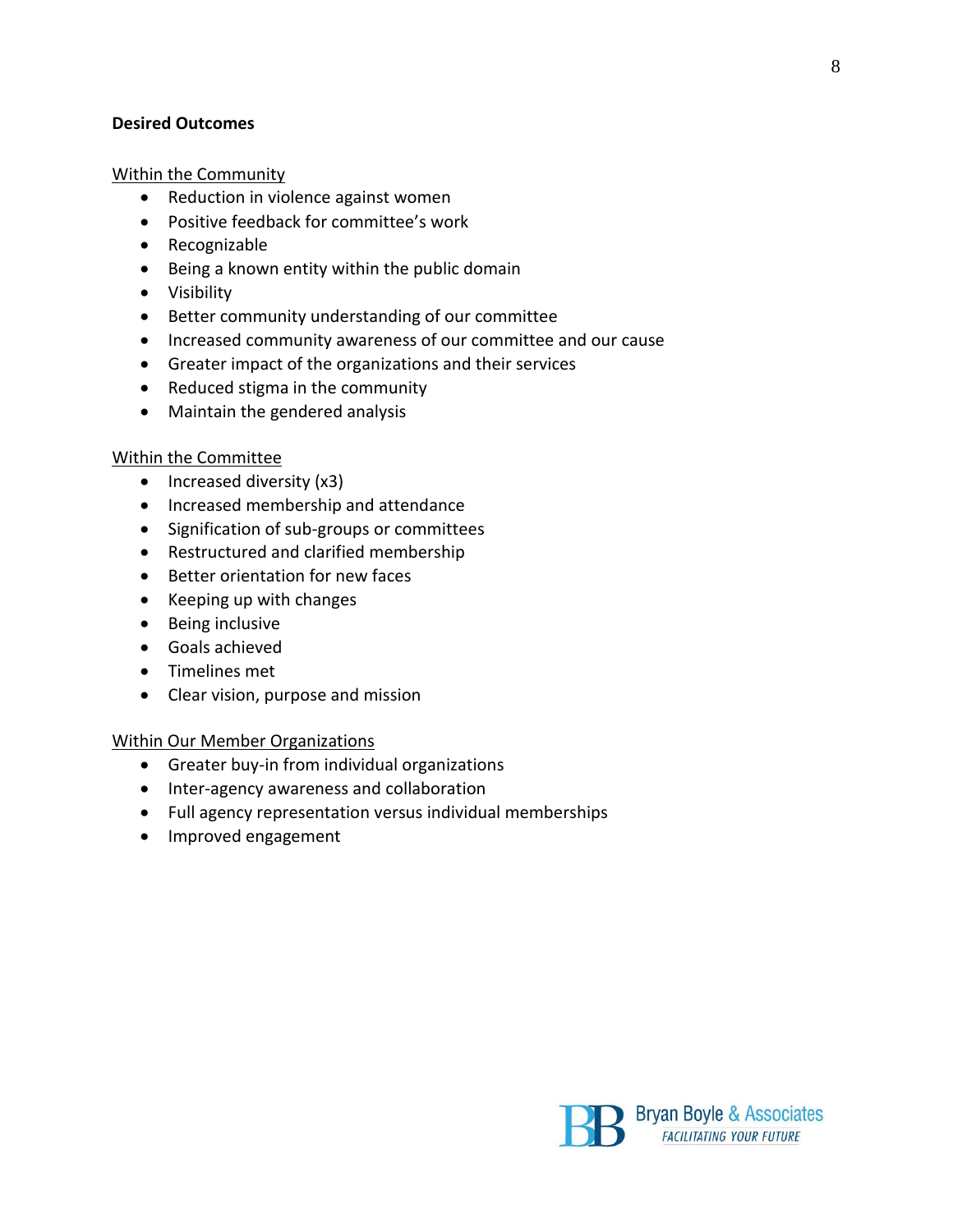#### **Merits that Exist for CCVAW**

These may be strengths (any factors or conditions that are considered positive and over which we have some control, e.g., skills, expertise, involvement, etc.) or opportunities (any factors or conditions that are considered positive, over which we have little or no control but may be seized by ourselves or others, e.g., demographics, funding, political timing, etc.)

#### Coordination and Organization

- Coordinator
- Organized
- Streamlined referral process
- Increased collaboration at events
- Better communication within agencies

#### Growth and Sustainability

- Shared purpose
- Longevity
- Youth engagement opportunities
- Identifying key populations yet to be included

#### Stable Funding

- Ministry of Community and Social Services (MCSS) funding
- Increased funding

#### Diverse Membership

- Diversity (x3)
- Open to diversity
- **•** Partners

#### Commitment

- Collective strengths and contributions
- Wisdom
- Willingness
- Experience
- Effort
- Will
- Enthusiasm
- Dedication
- Knowledge of our community

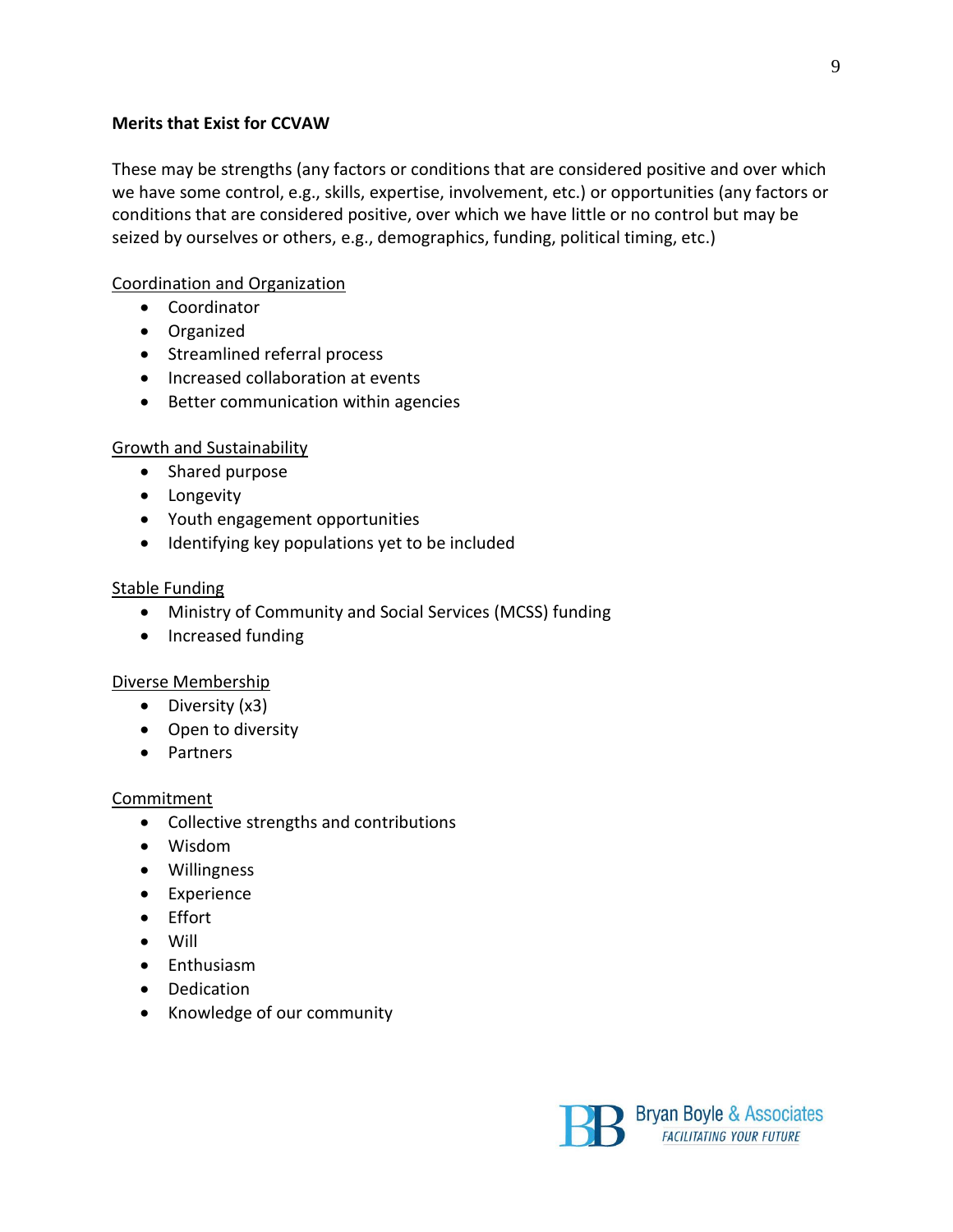| Rank            | <b>Merits</b>                    | <b>Total Score</b> |
|-----------------|----------------------------------|--------------------|
| 1 <sup>st</sup> | Coordination and Organization    | 32                 |
| 2 <sup>nd</sup> | <b>Growth and Sustainability</b> | 22                 |
| 3 <sup>rd</sup> | <b>Stable Funding</b>            | 16                 |
| 4 <sup>th</sup> | Diverse Membership               | 14                 |
| 5 <sup>th</sup> | Commitment                       |                    |

Participants summarized and prioritized the merits with the following results:

#### **Challenges that Exist for CCVAW**

These may be either weaknesses (any factors or conditions that are considered negative and over which we have some control, e.g., inactivity, lack of direction, lack of citizen support, etc.) or threats (any factors or conditions that could negatively impact us, over which we have little or no control, e.g., political climate, municipal, national or world conditions, etc.*)*

#### Capacity of Organization

- Engaging organizations (x2)
- Fluctuating membership and attendance
- Recognizing the value in the agencies
- Time

#### Community Comprehension

- Lack of community understanding of violence against women
- Stigma

#### Collaboration and Capacity to Contribute

- Lack of central calendar of events
- Agency supporting each other, e.g. event promotion

#### External Support

- Funding reduction
- Loss of funding
- Change in government mandates
- Lack of political presence

#### Capacity of Volunteers

- Apathy
- Lack or change of commitment
- Burnout



**FACILITATING YOUR FUTURE**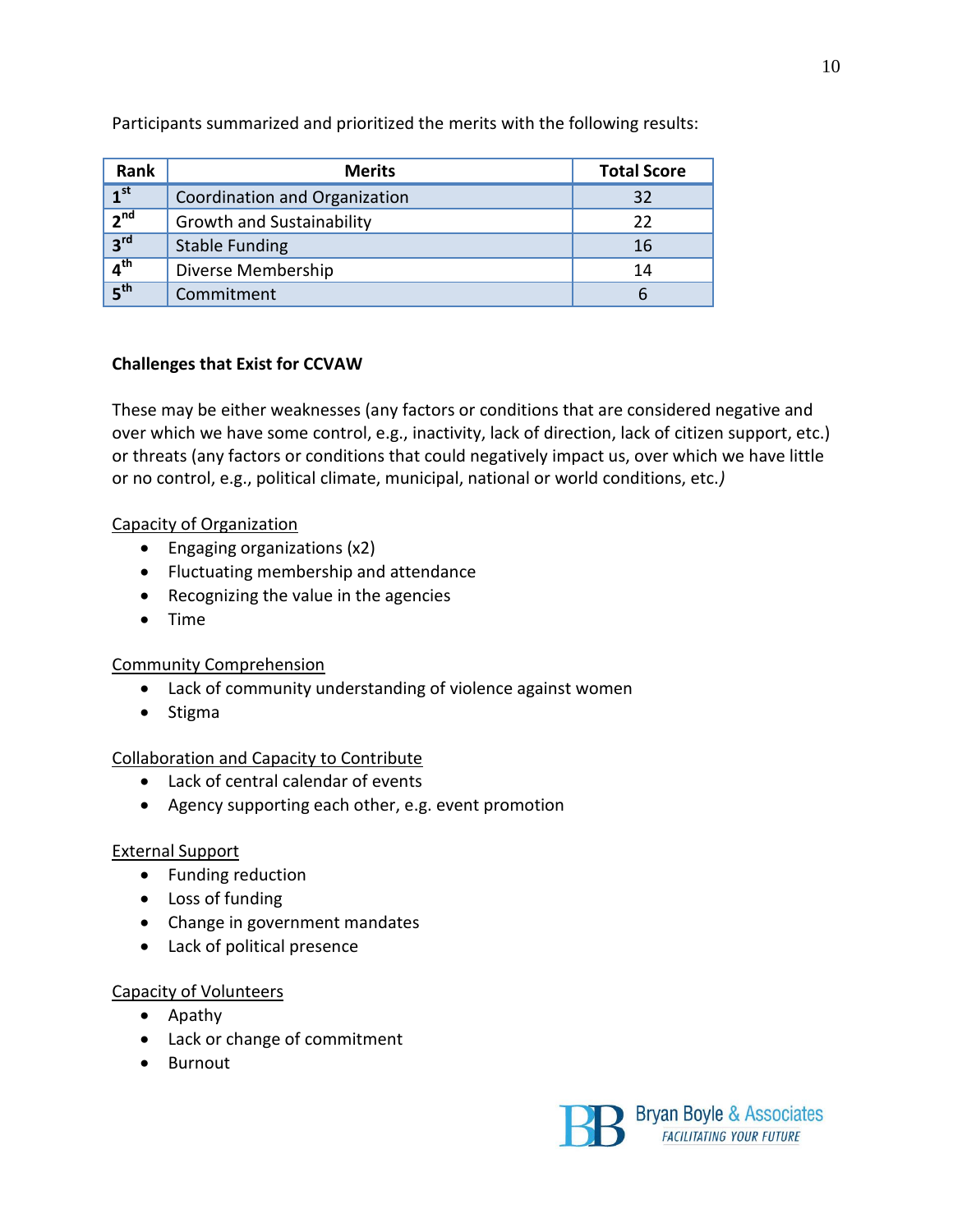#### Potential Conflict

- Fragmented
- **•** Diversity
- Conflict of different agendas

Participants summarized and prioritized the weaknesses or challenges with the following results:

| Rank            | <b>Challenges or Weaknesses</b>          | <b>Total Score</b> |
|-----------------|------------------------------------------|--------------------|
| 1 <sup>st</sup> | Capacity of Organization                 | 23                 |
| 2 <sup>nd</sup> | <b>Community Comprehension</b>           | 20                 |
| 3 <sup>rd</sup> | Collaboration and Capacity to Contribute | 14                 |
| 4 <sup>th</sup> | <b>External Support</b>                  | 13                 |
| 5 <sup>th</sup> | <b>Capacity of Volunteers</b>            | 8                  |
| 6 <sup>th</sup> | <b>Potential Conflict</b>                | h                  |

#### **Consequences of Inaction**

Participants were asked, "What are the implications or consequences, if any, of maintaining current approaches or "business as usual" for CCVAW without any proactive changes?"

#### Within the Community

- Loss of public awareness (x2)
- Victims are no longer adequately serviced
- Services are not utilized
- No commitment to the cause
- Decline in cultural advances

#### Within the Committee

- Going in the wrong direction (x2)
- Risk losing funding (x2)
- Loss of membership
- Loss of accountability for funding
- No focus for the future
- Collapse of the committee

#### Within Our Member Organizations

- Lose collaboration within and between our agencies (x2)
- No partnership building

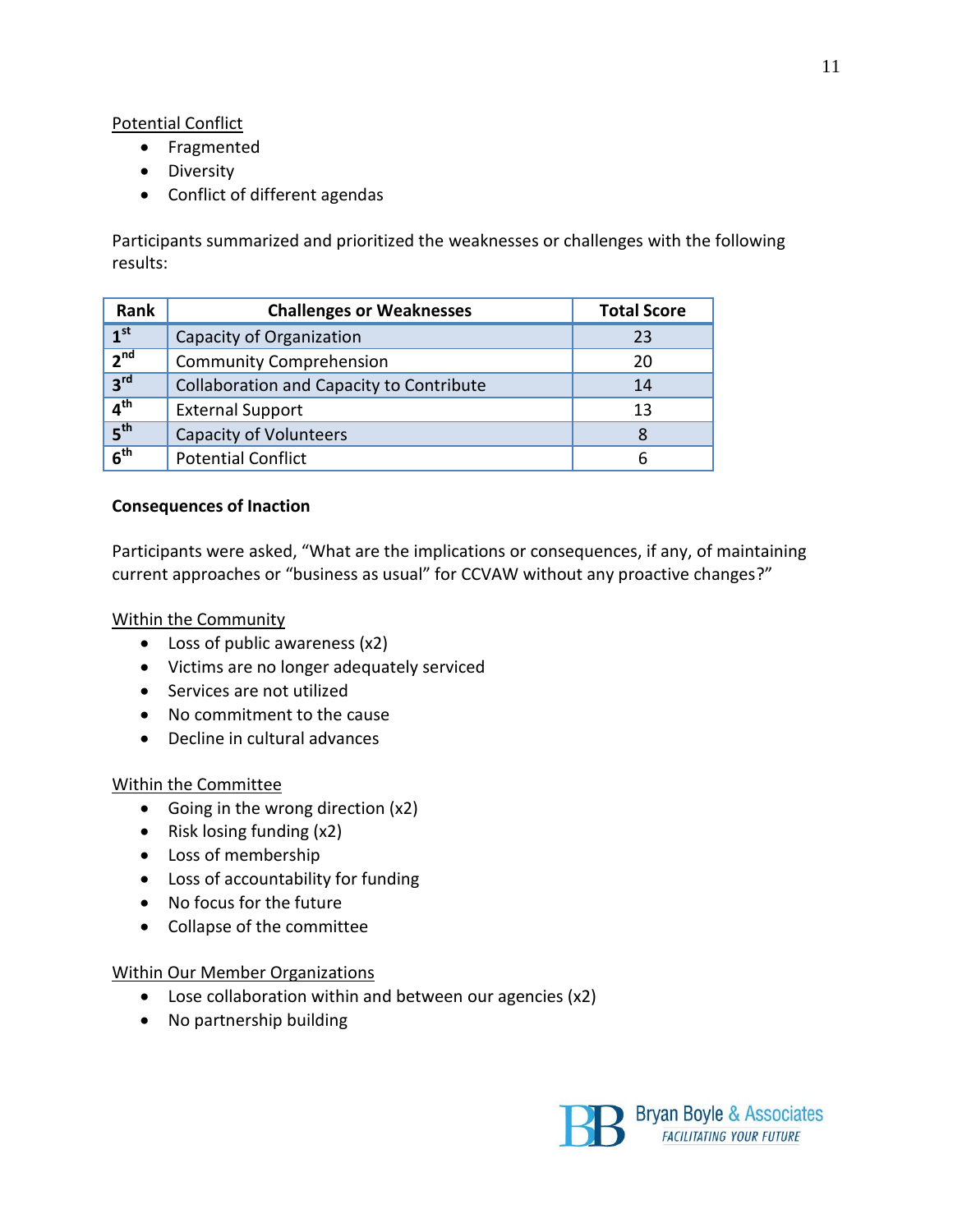#### **Participants' Suggested Actions**

Participants were encouraged to identify actions that they would recommend to help ensure a strong future for CCVAW. These actions are designed to build on the merits, reduce or eliminate the challenges as well as keep both CCVAW's values and desired outcomes in mind.

#### **Key Areas of Focus**

After many potential actions were identified, they were clustered into several areas of focus that could help ensure a strong and vibrant future for CCVAW. Participants confirmed or identified and then prioritized these areas of focus.

The participants prioritized these areas of focus using the following method: Each participant was given 150 points. They were asked to allocate their points to a number of areas of focus to show their relative importance. They based their allocation on where action would have the most positive impact on the future of CCVAW.

| Rank            | <b>Areas of Focus</b>                                 | <b>Total Score</b> |
|-----------------|-------------------------------------------------------|--------------------|
| 1 <sup>st</sup> | <b>Engage Youth</b>                                   | 270                |
| 2 <sup>nd</sup> | Increase Intersectionality                            | 255                |
| 3 <sup>rd</sup> | Incorporate Technology, Especially Social Media       | 245                |
| 4 <sup>th</sup> | Attract and Maintain Faith Strong, Diverse Membership | 195                |
| 5 <sup>th</sup> | <b>Engage Community</b>                               | 150                |
| 6 <sup>th</sup> | Increase Outreach                                     | 145                |
| 7 <sup>th</sup> | Reinvigorate Committee Support                        | 135                |
| 8 <sup>th</sup> | <b>Diversify Funding</b>                              | 125                |

All suggested actions are listed below. They are listed by area of focus in the same order of priority as the table above.

#### **1. Engage Youth**

- Promote youth involvement on CCVAW (x2)
- Empower younger women; get some on the committee
- Be a service provider in the school boards

#### **2. Increase Intersectionality**

- Spark intersectionality practices
- Engage males
- Widen the scope of the membership to affect culture
- Promote inclusion
- Involve representation from the LGTBQ+ community

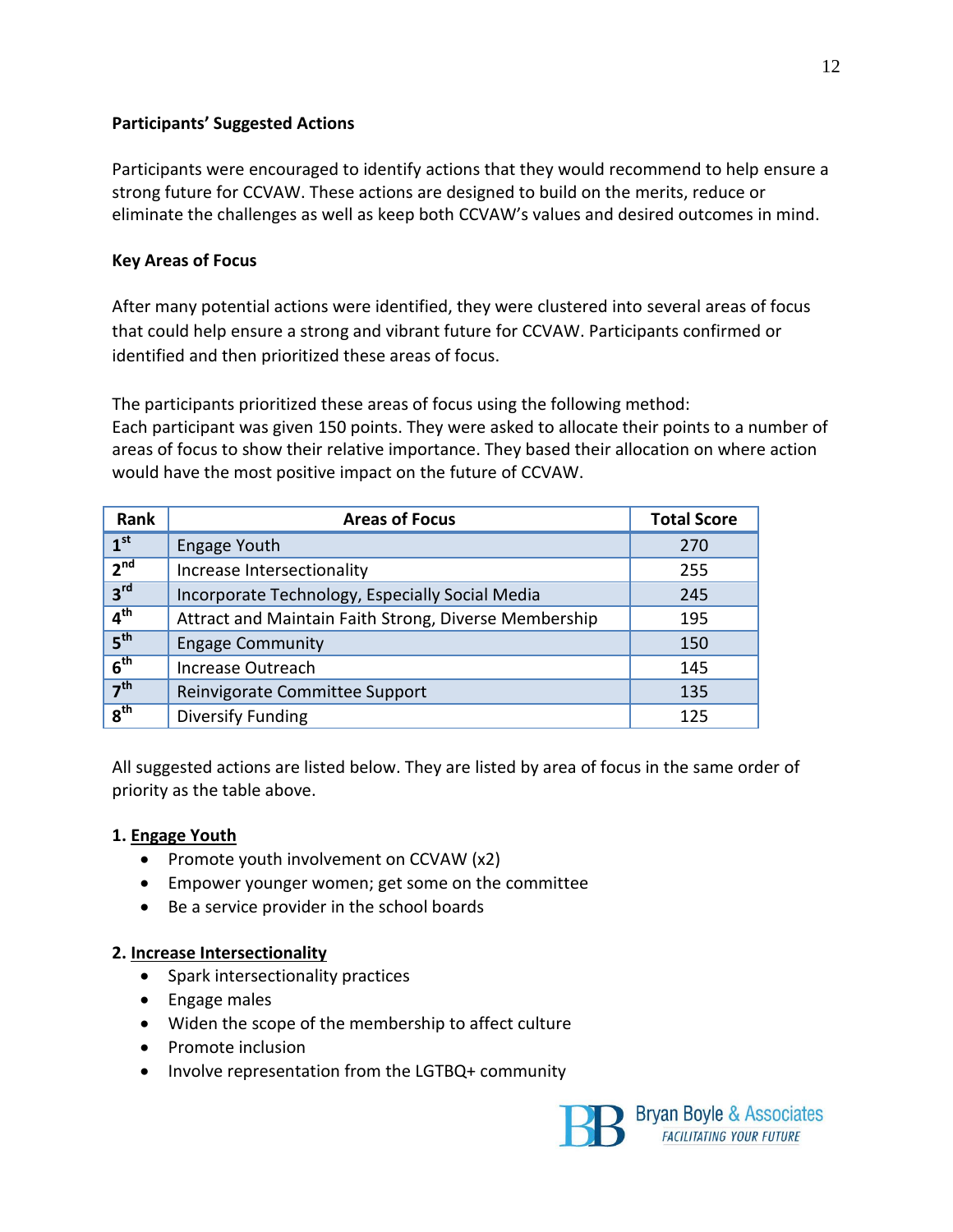#### **3. Incorporate Technology, Especially Social Media**

- $\bullet$  Improve our use of social media and their website (x2)
- Create a CCVAW Facebook account
- Create an online live calendar of events
- Develop a centralized communication tool, e.g. calendar
- Debunk stigma through social media
- Create a strategy for public education through social media

#### **4. Attract and Maintain Strong, Diverse Membership**

- Recruit new members
- Create a one sheet orientation document
- Develop an orientation package for new members to improve efficiency
- Develop succession planning
- Offer personal invitations and presentations for membership

#### **5. Engage Community**

- Create a more inclusive culture
- Develop opportunities for community involvement
- Engage the community through public forums on key issues
- Educate on safety when engaging with other professionals and within the community
- Increase advocacy and support for victims
- Take coordinated political positions on certain topics
- Connect and collaborate with the existing speaker series

#### **6. Increase Outreach**

- Engage in outreach to youth, mature population, First Nations, disabled, etc.
- Increase advertising
- Improve marketing and branding
- Develop, maintain and distribute swag
- Promote community events

#### **7. Reinvigorate Committee Support**

- Engage in peer support at meetings
- Share positive victim stories
- Engage in self-care and second hand trauma
- Clarify the mission of the sub-committees
- Streamline our activities, outcomes and goals
- Reconsider our name
- Engage current members
- Coordinate and plan our schedules to allow increased participation



Bryan Boyle & Associates **FACILITATING YOUR FUTURE**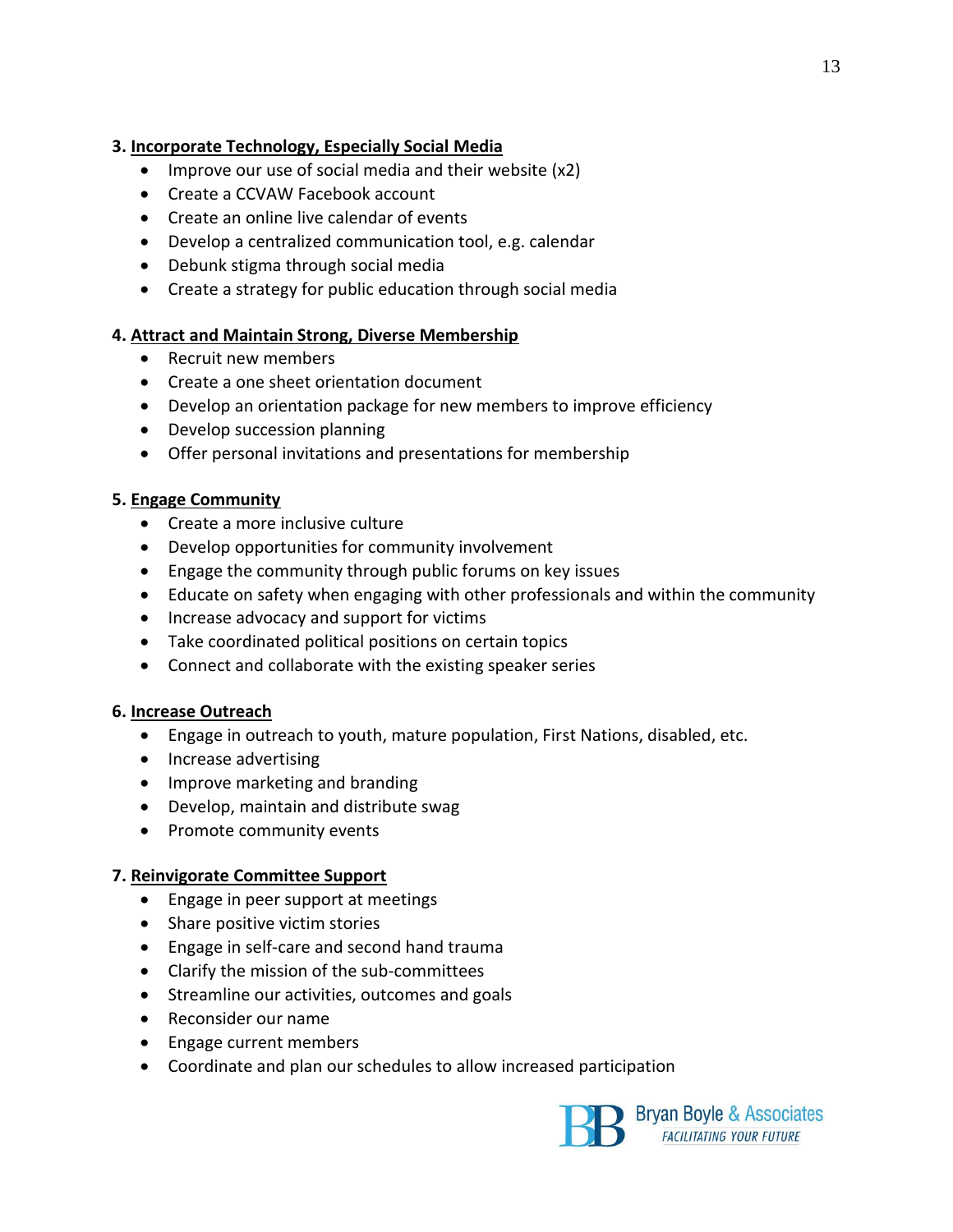#### **8. Diversify Funding**

• Increase funding

More discussion time was allocated to the three areas of focus which the participants ranked highest. Participants were encouraged to use the following format as a guideline to their discussions:

| What?             | Clearly defined action to help ensure a strong and viable future for CCVAW     |
|-------------------|--------------------------------------------------------------------------------|
| Why?              | The positive impact this action would have on CCVAW. Please note how your      |
|                   | recommended action:                                                            |
|                   | builds on a merit<br>$\bullet$                                                 |
|                   | reduces or eliminates a weakness<br>$\bullet$                                  |
|                   | displays a core value                                                          |
|                   | avoids a consequence of inaction<br>$\bullet$                                  |
|                   | reaches a desired outcome<br>$\bullet$                                         |
| Who?              | The lead person or group                                                       |
| Where?            | Area or location where activity would be focused                               |
| When?             | Reasonable and attainable timelines                                            |
| How?              | Recommended steps in the specific action                                       |
| <b>Resources?</b> | Resources required (e.g. funds, materials, payment-in-kind, etc.) and who will |
|                   | supply these resources                                                         |
| Success?          | Metrics or criteria that will be used to evaluate the success of this action   |

All of the potential action work plans identified for the areas of focus of highest priority are included below. Participants developed these potential work plans to help encourage their implementation.

The suggested action plans are provided in the same order as the ranking in the Areas of Focus table above.

### **1. Engage Youth**

| What?  | • Promote youth involvement on CCVAW                    |
|--------|---------------------------------------------------------|
| Why?   | Diversity and growth                                    |
|        | • Address committee capacity                            |
|        | Improve community comprehension and stigma<br>$\bullet$ |
|        | Demonstrate the value of promoting change<br>$\bullet$  |
| Who?   | Committee members and their networks<br>$\bullet$       |
| Where? | At community events                                     |

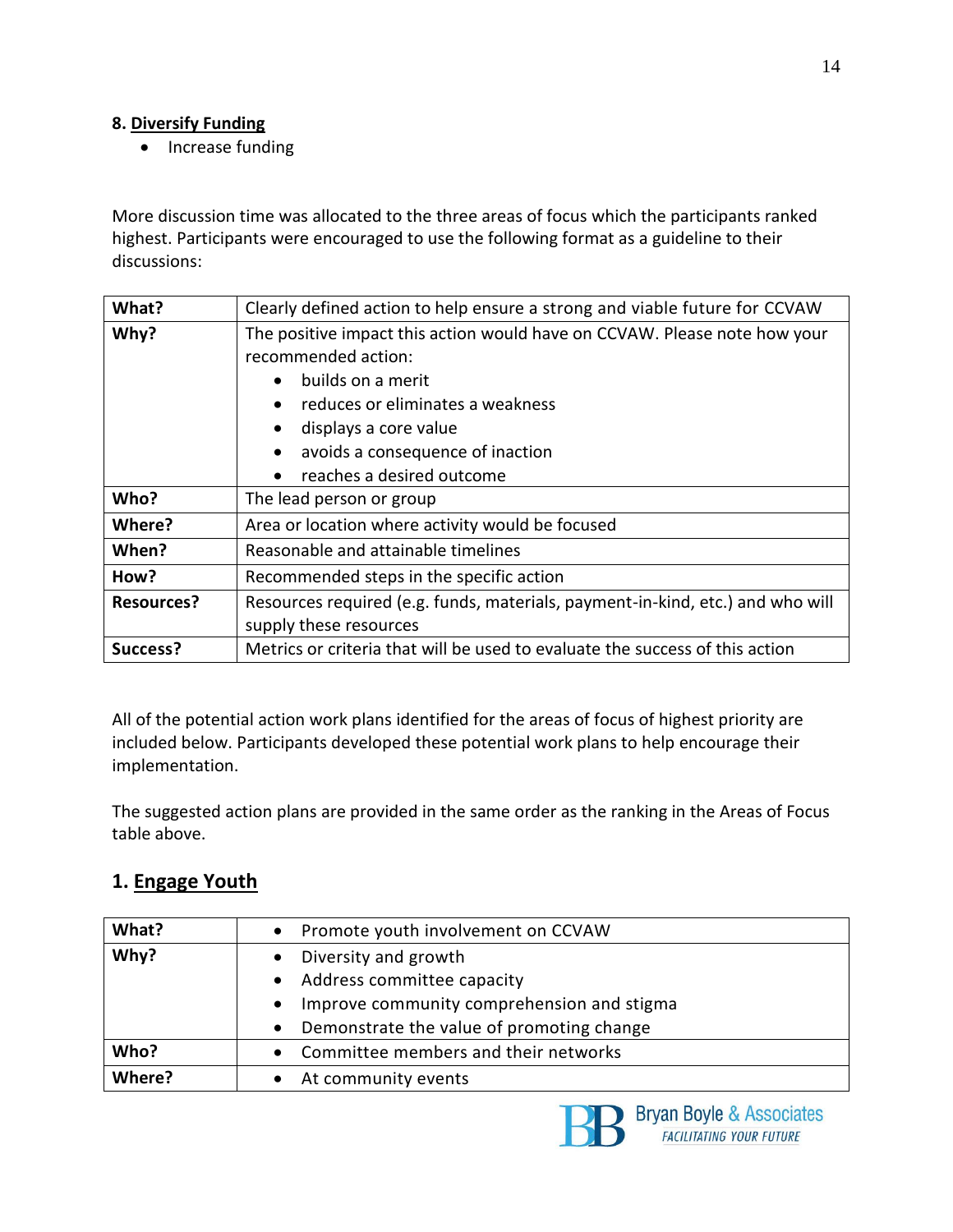|                   | At meetings                                                                       |
|-------------------|-----------------------------------------------------------------------------------|
| When?             | A three-year plan<br>$\bullet$                                                    |
|                   | First Year: Develop a youth engagement plan<br>$\bullet$                          |
|                   | Second Year: Recruit youth participants<br>$\bullet$                              |
|                   | Third Year: Implement the plans and activities                                    |
| How?              | Identify activities in which youth have an interest in participating<br>$\bullet$ |
|                   | such as community outreach and advocacy                                           |
| <b>Resources?</b> | People                                                                            |
|                   | Literature from Service Ontario                                                   |
|                   | Feedback and positive recommendations and references                              |
| Success?          | Participation of a minimum of one youth on our committee<br>$\bullet$             |
|                   | That (or those) youth engage in at least one community activity or<br>$\bullet$   |
|                   | advocacy activity                                                                 |

| What?             | Improve education relating to our cause for youth in the athletic       |
|-------------------|-------------------------------------------------------------------------|
|                   | community                                                               |
| Why?              | Increase diversity in the membership<br>$\bullet$                       |
|                   | Empower youth with knowledge<br>٠                                       |
|                   | Reduce stigma<br>$\bullet$                                              |
|                   | Ignite conversations<br>$\bullet$                                       |
| Who?              | Sub-committee                                                           |
|                   | Any people who have access, training and passion for this approach<br>٠ |
| Where?            | Schools<br>$\bullet$                                                    |
|                   | Teens on the field or in arenas                                         |
|                   | Agencies such as Rebound, Hub, Youth Theatre<br>$\bullet$               |
| When?             | Start in general the summer<br>$\bullet$                                |
|                   | Begin in schools in Fall term of 2017<br>$\bullet$                      |
| How?              | Meet to combine resources creating a unified condensed<br>$\bullet$     |
|                   | presentation                                                            |
|                   | Contact coaches, sport agencies and organizations<br>$\bullet$          |
|                   | Take-home notes and information<br>$\bullet$                            |
| <b>Resources?</b> | Facebook resource which is free                                         |
|                   | Time and volunteers                                                     |
| Success?          | Feedback of personal stories<br>$\bullet$                               |
|                   | Conversations of engagement                                             |

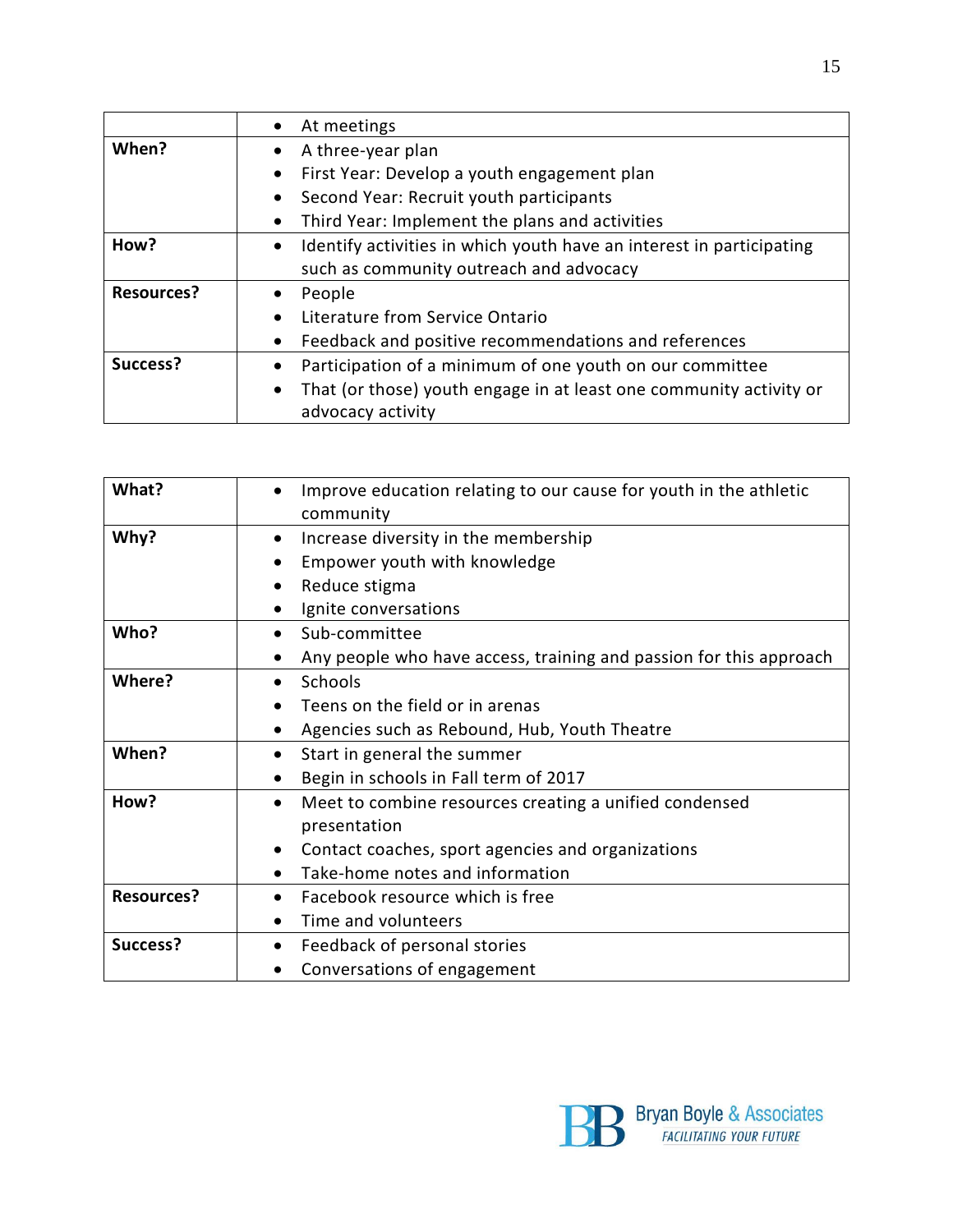## **2. Increase Intersectionality**

| What?             | Spark intersectionionality practices<br>٠                                  |
|-------------------|----------------------------------------------------------------------------|
| Why?              | Diversification and growth<br>$\bullet$                                    |
|                   | Addressing the stigma in the community<br>$\bullet$                        |
|                   | <b>Building relationships</b><br>$\bullet$                                 |
| Who?              | CCVAW, possibly the membership committee<br>$\bullet$                      |
| Where?            | With their community partners, e.g. Rebound, Sarnia Speaks,<br>$\bullet$   |
|                   | St. Clair Child and Youth, Hub, etc.                                       |
| When?             | Begin immediately<br>$\bullet$                                             |
| How?              | Reaching out to partners<br>$\bullet$                                      |
|                   | Educating the committee and the community on intersections of<br>$\bullet$ |
|                   | oppressed populations                                                      |
|                   | Identifying which intersections are missing at the table<br>$\bullet$      |
|                   | Include this issue in our social media communication strategy              |
| <b>Resources?</b> | Members' time                                                              |
|                   | <b>Ontario Women's Directorate</b>                                         |
|                   | Website                                                                    |
|                   | Service Ontario<br>$\bullet$                                               |
| Success?          | Increased membership on the committee<br>$\bullet$                         |
|                   | Increased participation and communication of missing intersections         |

| What?             | Involve someone from the LGBTQ+ community on CCVAW<br>$\bullet$     |
|-------------------|---------------------------------------------------------------------|
| Why?              | Increase diversity of membership<br>٠                               |
|                   | Decrease stigma<br>$\bullet$                                        |
|                   | Reduce racism and oppression<br>$\bullet$                           |
|                   | Increase intersectionality<br>$\bullet$                             |
| Who?              | All members cooperate<br>٠                                          |
|                   | Membership sub-committee takes the lead<br>$\bullet$                |
| Where?            | Outreach to target groups<br>٠                                      |
|                   | Members take the message back to their agencies<br>$\bullet$        |
| When?             | Within two years with ongoing effort<br>$\bullet$                   |
| How?              | Train the committee                                                 |
|                   | Review foundational documents to ensure inclusivity<br>$\bullet$    |
|                   | Contact target groups directly<br>$\bullet$                         |
| <b>Resources?</b> | Regular operational budget<br>$\bullet$                             |
| Success?          | Involvement of one or more LGBTQ+ community members on<br>$\bullet$ |
|                   | <b>CCVAW</b>                                                        |

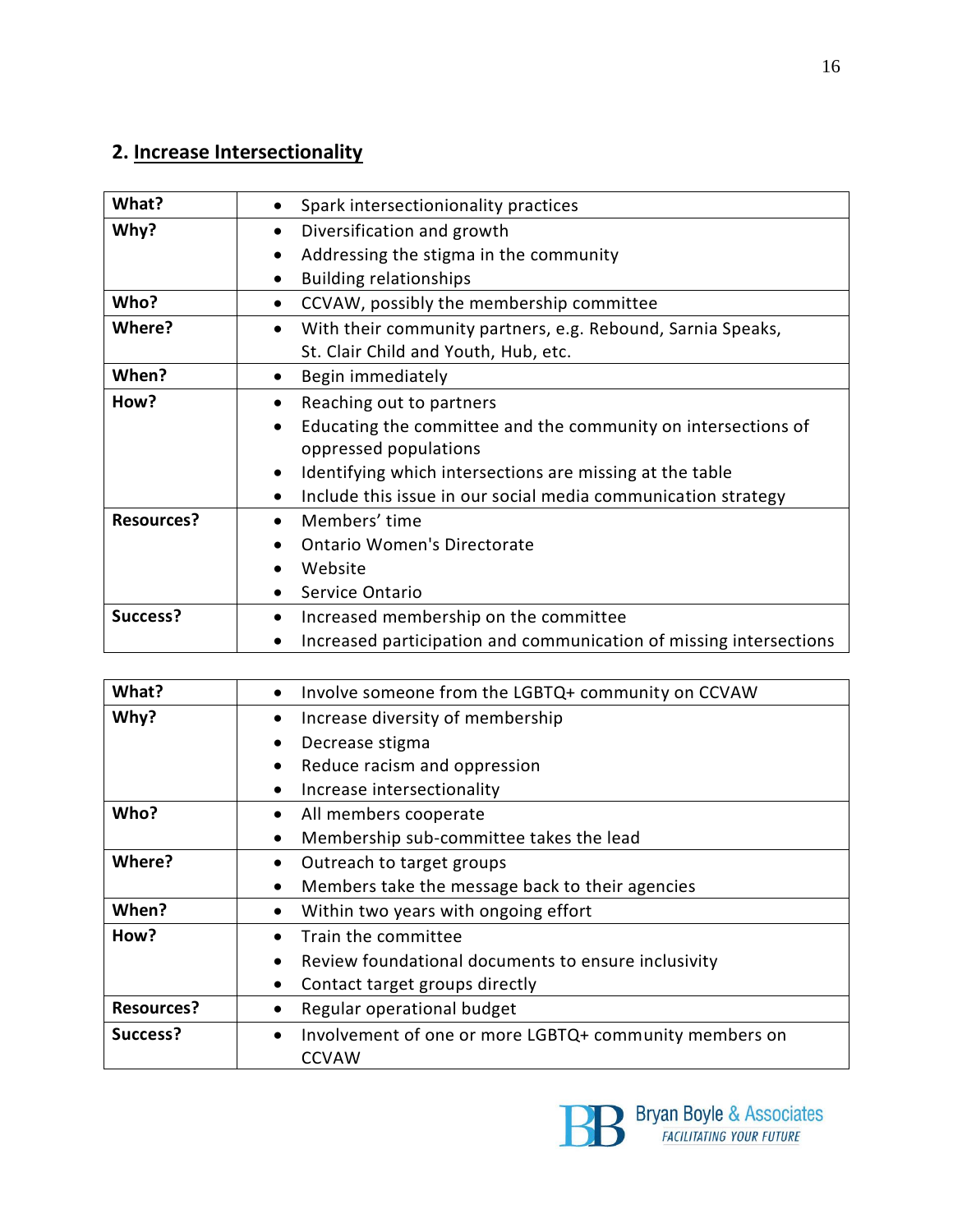## **3. Incorporate Technology, Especially Social Media**

| What?             | Create a CCVAW Facebook account<br>$\bullet$                 |
|-------------------|--------------------------------------------------------------|
| Why?              | Defines committee<br>$\bullet$                               |
|                   | Defines agencies and members<br>$\bullet$                    |
|                   | Coordinates events                                           |
|                   | <b>Builds memberships</b><br>$\bullet$                       |
|                   | Promotes awareness<br>$\bullet$                              |
| Who?              | Coordinator Tracy to initiate the page<br>$\bullet$          |
|                   | Each agency contributes information and updates<br>$\bullet$ |
| Where?            | At next CCVAW meeting                                        |
| When?             | As soon as possible<br>$\bullet$                             |
| How?              | Set up a public Facebook page<br>$\bullet$                   |
|                   | Set up a private Facebook group<br>$\bullet$                 |
|                   | Identify two administrators                                  |
|                   | Advertise events                                             |
| <b>Resources?</b> | Administration time and compensation                         |
| Success?          | Number of likes and followers<br>$\bullet$                   |
|                   | Increase in CCVAW members<br>$\bullet$                       |

| What?             | Debunk the stigma in the community through social media                    |
|-------------------|----------------------------------------------------------------------------|
| Why?              | Improves coordination and organization<br>$\bullet$                        |
|                   | Improves organizational capacity<br>$\bullet$                              |
|                   | Eliminate some potential conflict and community prejudice<br>$\bullet$     |
|                   | Increases inclusiveness<br>$\bullet$                                       |
|                   | Increases knowledge<br>$\bullet$                                           |
| Who?              | One or two interested persons from our committee to work on a<br>$\bullet$ |
|                   | project as volunteers                                                      |
| Where?            | Through social media platforms<br>$\bullet$                                |
|                   |                                                                            |
| When?             | Start immediately<br>٠                                                     |
| How?              | First Year: identify website and social media passwords<br>$\bullet$       |
|                   | Set up the necessary technology that is needed<br>$\bullet$                |
|                   | Discuss messaging<br>$\bullet$                                             |
|                   | Second Year: activate the program<br>$\bullet$                             |
|                   | Create content based on messaging plan<br>٠                                |
|                   | Monitor and update<br>$\bullet$                                            |
| <b>Resources?</b> | <b>Operation funding</b><br>$\bullet$                                      |

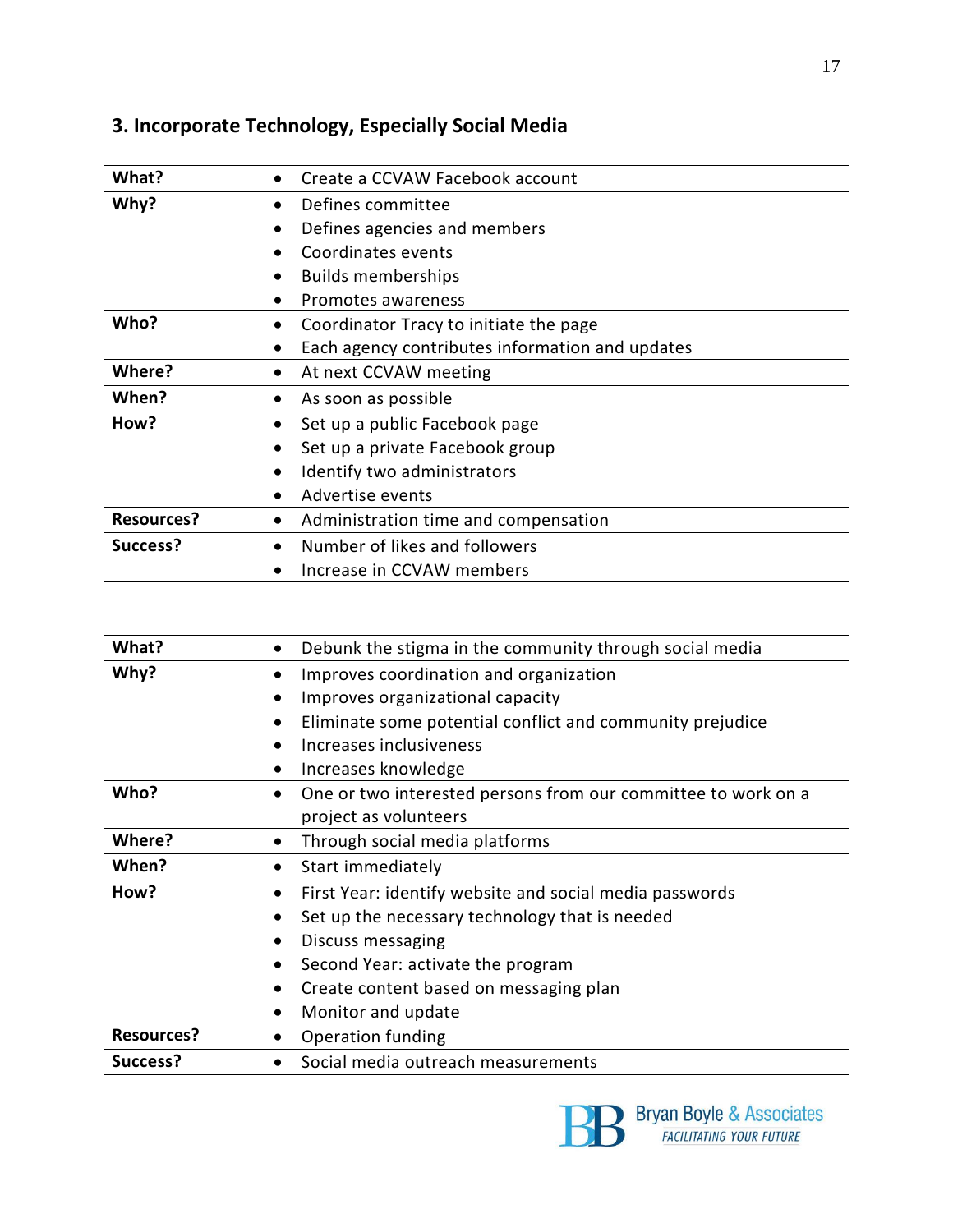| What?             | Improve the use of social media and website                                       |
|-------------------|-----------------------------------------------------------------------------------|
| Why?              | Increase our ability to educate and share knowledge<br>٠                          |
|                   | Increase the community outreach and collaboration<br>٠                            |
|                   | Engage and value agencies<br>$\bullet$                                            |
|                   | Increase youth involvement<br>$\bullet$                                           |
| Who?              | <b>Students</b>                                                                   |
|                   | Coordinator                                                                       |
|                   | <b>CCVAW</b> subcommittee<br>$\bullet$                                            |
| Where?            | Website<br>$\bullet$                                                              |
|                   | New Facebook and Twitter accounts<br>$\bullet$                                    |
| When?             | Concentrated one year effort from April 1, 2017 to March 31, 2018<br>٠            |
| How?              | Sub-committee volunteers                                                          |
|                   | Engage Lambton College students                                                   |
|                   | Create policy and procedures<br>$\bullet$                                         |
|                   | Establish administrative team                                                     |
| <b>Resources?</b> | <b>CCVAW</b> funds<br>$\bullet$                                                   |
|                   | Ask the Ministry of Community and Social Services (MCSS) for support<br>$\bullet$ |
|                   | In-kind<br>$\bullet$                                                              |
| Success?          | Social media analytics<br>$\bullet$                                               |

#### **Personal Commitments: "If it is to be, it is up to me!"**

Bryan Boyle reminded the participants of an age-old adage: "If it is to be, it is up to me". He suggested to the committee members and staff in the room that they are all in a position to positively influence the future of CCVAW as a strong and viable group. As a result, the following individual personal commitments were shared by participants.

I will:

- continue to be fully invested in advocating for women
- solicit my co-workers for ideas and participate actively in our committee
- increase the education for youth in our athletic community
- prepare and make presentations to youth
- approach some cultural groups to join our committee
- promote inclusiveness
- improve our website
- bring a new group to the table to address intersectionality
- start the process of talking to youth about our committee
- join the social media sub-committee